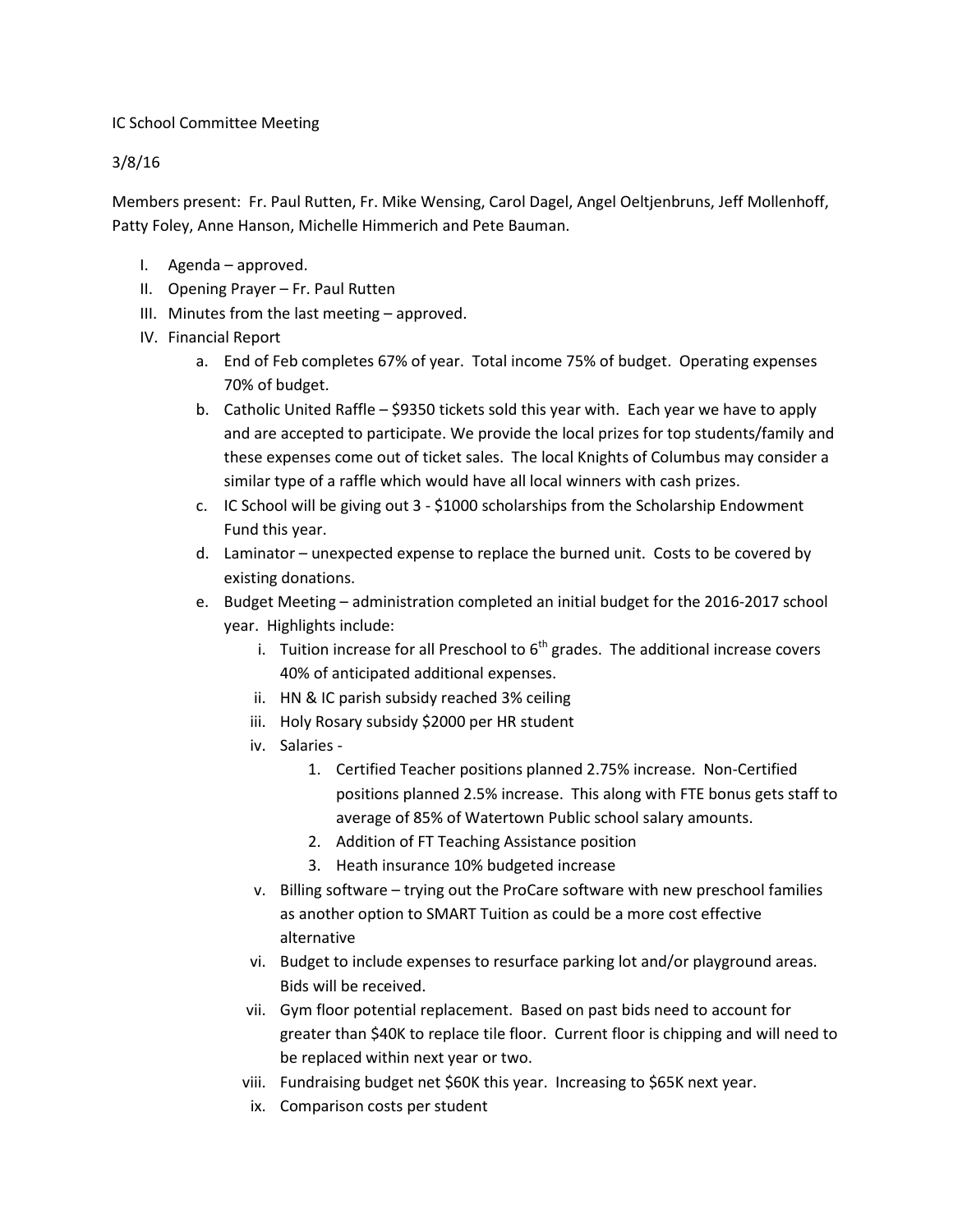2016-17: \$5077 2015-16: \$4819 2014-15: \$4665

- V. Principal Report
	- a. 2016-2017 school calendar determined with all staff having input. IC calendar based on Watertown Public due to busing service. Public has 8 early out days vs. IC at 2 days. IC exceeds class time requirements. School year will start after Labor Day.
	- b. Senate Bill 159 passed today in SD Senate. Local leadership supportive of this legislation by Schoenbeck, Deutsch, & Holien. Waiting for Governor to approve. Bill would require insurance companies to share funds with education. Catholic United is incorporated in MN and their raffle is a way they provide funds back to schools.
	- c. Diocesan Policy for the budget process & for guidelines for student handbook provided to all school committee members
- VI. Subcomittee Reports
	- a. Staff Retention & Development
		- i. Approved minutes from last meeting presented to school committee.
		- ii. Committee met last evening. Team feels obligation to help council/administration with salary discussion. After last council meeting administration met with Watertown resource to help with comparison of our existing resources given their existing education and experience levels. Results notes all over 80%. Subcommittee goal to make recommendations how to get to X%
		- iii. Points to consider Compare driving range from Watertown for average salary comparison. Florence salary \$9K less than Watertown which is at \$44K. SF salary is less yet Catholic schools in Yanton and Pierre are higher. Inflation lower than the planed salary increase. Looking at salary comparisons across other catholic schools.
		- iv. Who is taking the salary topic on administration or sub-committee. This is an administration task. Council is not allowed per diocesan policy to share indivual salary details.
		- v. Strategic Plan Suggested stated goal for strategic plan to ensure we maintain % of 'public'. Ensure evaluation of market value of positions. Planned intention of retention is 100% of staff.
		- vi. What if legislative bill 1158 passes and the average salary increases within the public schools? What are we going to do to address? We need to continue to discuss with our staff the opportunities within our school. Those who have taught in both locations have shared IC staff has less forms and documentation to manage and more time to teach. They have ability to pray and share faith.
		- vii. At this point the budget is based on what we know now and will revisit when monies and legislation are more clear
		- viii. Subcommittee has other areas can focus on and enhance and would like to make 2 recommendations: 1) suggest to have a conversation session with